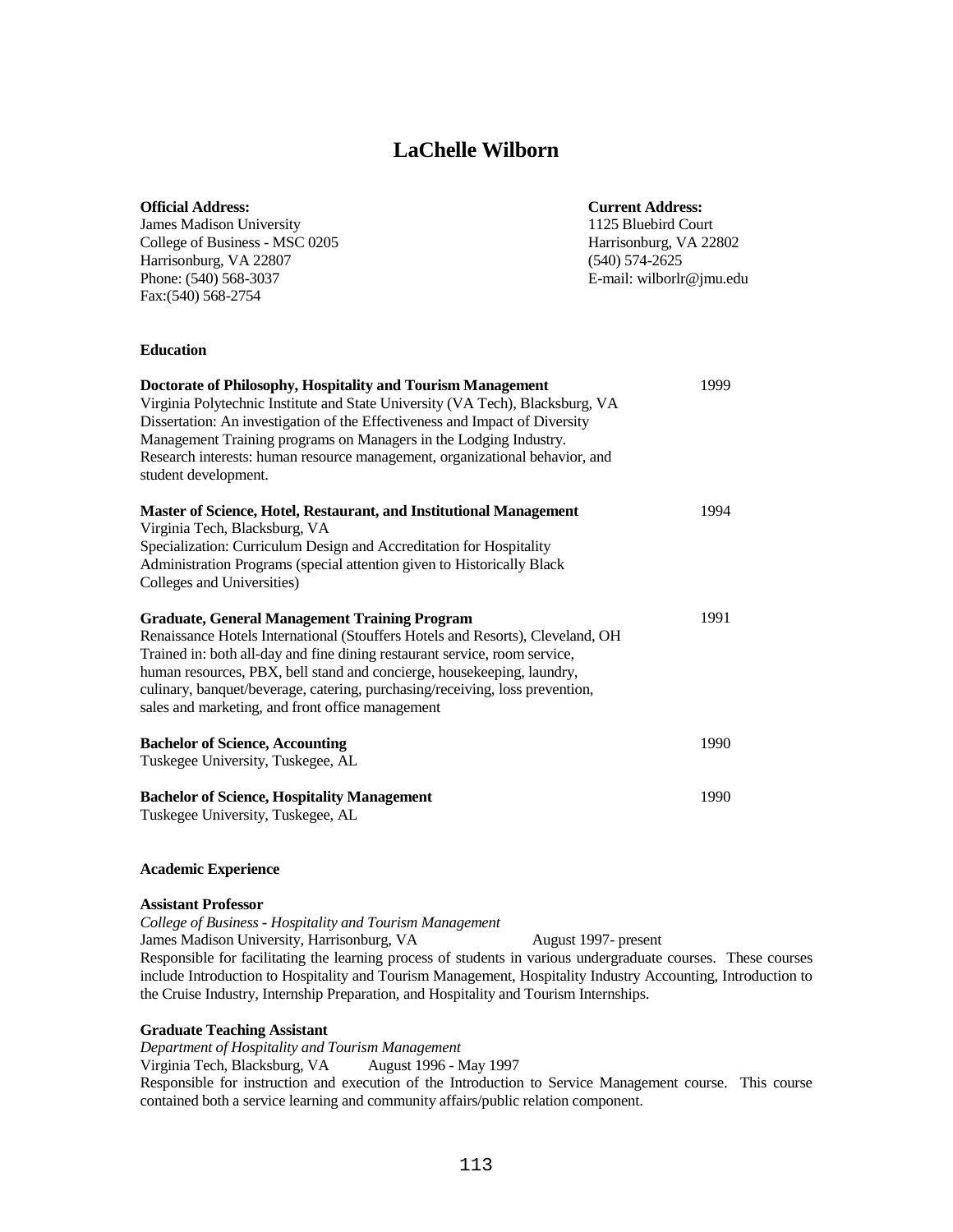#### **Assistant Instructor/Professional Development Coordinator**

*Hotel and Restaurant Management Program*

Norfolk State University, Norfolk, VA August 1995 - August 1996

Complete responsibility for course development, execution, and evaluation. Courses taught include: Introduction to Hospitality and Tourism Management, Fundamentals of Tourism, Computers in the Hospitality Industry, Front Office Management, Hotel and Restaurant Management, Hospitality Human Resources Management, Hospitality Marketing, and Senior Project. Duties also included student advisement and industry placement.

#### **Graduate Research Assistant**

*University Outreach and The Center Organizational and Technological Advancement* Virginia Tech, Blacksburg, VA May 1995 - August 1995 Responsible for coordinating and scheduling outreach programs for the University.

## **Graduate Assistant**

*Black Studies Program* Virginia Tech, Blacksburg, VA August 1994 - May 1995 Aided Program Director with the Introduction to Black Aesthetics Course development, Instruction in the Diversity and Achievement class, and the revision of the Black Studies Program. Also assisted with departmental budget maintenance.

#### **Graduate Assistant**

*Office of University Vice President and Provosts*

Virginia Tech, Blacksburg, VA August 1993 - August 1994

Responsible for the ensuring success of the African American Fellowship: All But Dissertation (ABD) Program. This included all ABD Fellow publicity, committee organization and the completion of a Mentoring Guide for Fellows and Mentors.

#### **Graduate Teaching Assistant**

*Department of Hospitality and Tourism Management - Purchasing, Production, & Management* Virginia Tech, Blacksburg, VA July 1992 - August 1993 Ensured proper management, purchasing, production, safety, and sanitation in the lab setting.

#### **Industry Experience**

#### **Assistant Executive Housekeeping Manager**

*Promus Corporation, Hampton Inn & Suites Hotels, Lexington, VA* May 1998- August 1998 Responsibilities included: coordinating the schedule of all room and laundry attendants and breakfast servers; supervising all cleaning activities in the hotel; and ordering and purchasing of cleaning supplies.

#### **Department Assistant/ Accounting Audit Supervisor**

*Renaissance Hotels International (Stouffers Hotels and Resorts)*, Cleveland, OH May 1991 - July 1992

Responsibilities included: managing a staff of five auditors, verifying work activities of all employees engaged in the process of checking, posting, and balancing guest folios and daily revenue transactions, posting, and balancing daily and month-to-date reports of total hotel revenue, along with various departmental financial reports.

#### **General Management Training Program**

*Renaissance Hotels International (Stouffers Hotels and Resorts)*, Cleveland, OH May 1990 - May 1991

Crossed-trained and exposed to all aspects of lodging management operations through hands-on work experience, professional training classes, and industry and community related service projects.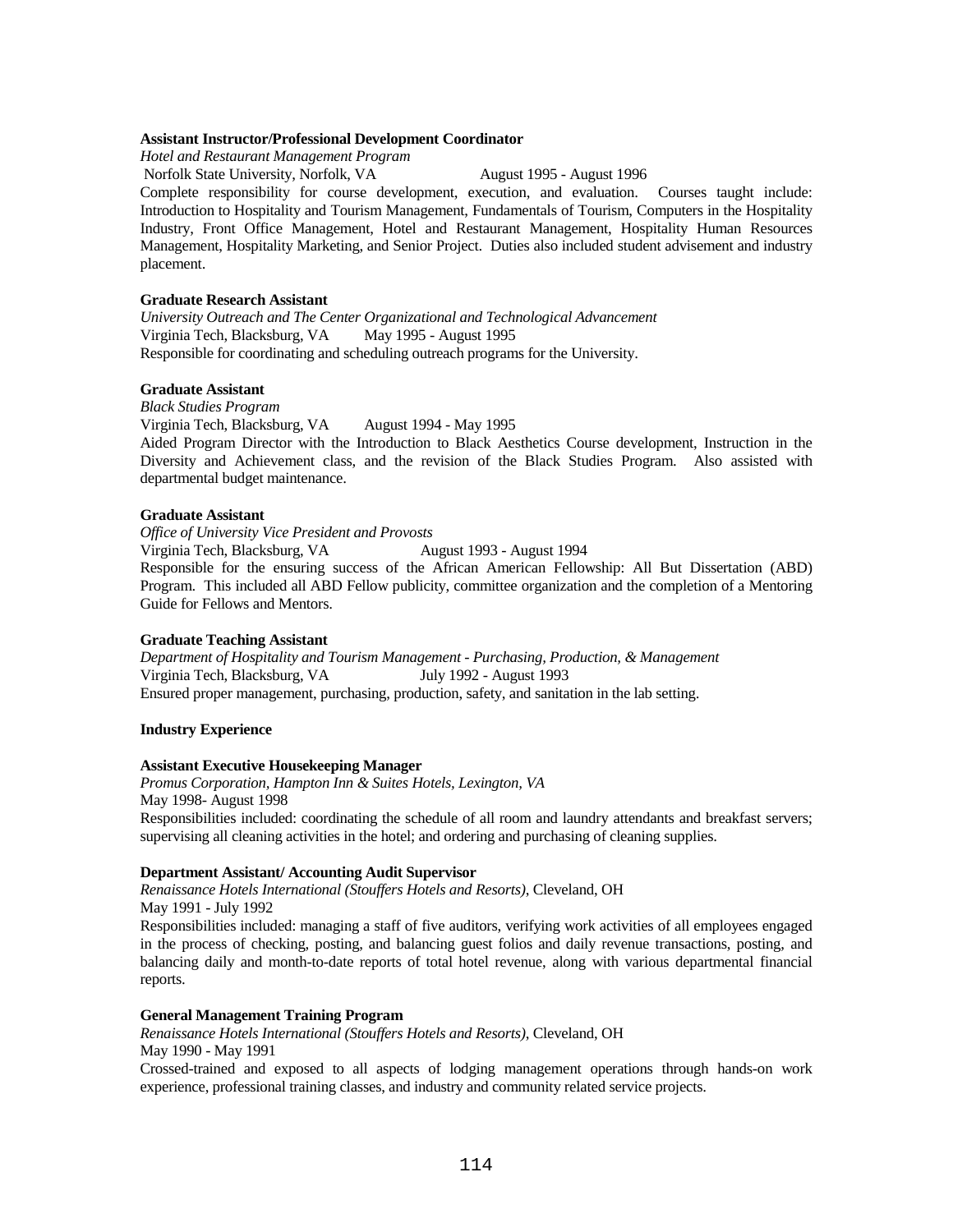#### **Healthcare Food Service Intern**

*Marriott Inc., Baptist Hospital, Pensacola, FL* May 1989- August 1989 Managed hospital cafe, cash receipt recorder, inventory management and personnel assistant.

#### **Publications**

Wilborn, L. & Weaver, P. (1999, January). "*An investigation of the effectiveness and impact of diversity management training programs on managers in the lodging industry.*" The Fourth Annual Conference on Graduate Education and Graduate Student Research in Hospitality and Tourism Conference Proceedings, Las Vegas, Nevada.

Wilborn, L. R., McCleary, K. W. & Phakdeesuparit, A. (1997). Demographic & Psychographic Determinants of Coupon Users at Pizza Restaurants. Journal of Restaurant & Foodservice Marketing 2 (1), 45- 62.

Wilborn, L. R., Weaver, P. A., & Walsh, T. (1995). The accreditation decision for hospitality administration programs: Is it valid? Hospitality & Tourism Educator.7 (3), 40-45.

Wilborn, L. R. (1994). Hospitality curriculum: A comparative assessment based on ACPHA standards. Unpublished master's thesis, Virginia Tech, Blacksburg, VA.

Wilborn, L. R. (Spring, 1993). FLMA: The new addition to employee benefits expense. The Hospitality Financial Management Review, 5 (2), 4-5.

#### **Presentations**

Wilborn, L. & Weaver, P. (1999, March). "*An investigation of the effectiveness and impact of diversity management training programs on managers in the lodging industry*" Standup Poster Session presentation at the 15<sup>th</sup> Annual Research Symposium of Virginia Tech, Blacksburg, Virginia.

Wilborn, L. & Weaver, P. (1999, January). "*An investigation of the effectiveness and impact of diversity management training programs on managers in the lodging industry*" Paper presentation at the Fourth Annual Conference on Graduate Education and Graduate student Research in Hospitality and Tourism, Las Vegas, Nevada.

Wilborn, L. (1998, November). "Knowing understanding the challenges of the hospitality industry" and "Your professional growth and development: how to be an effective career seeker" Seminar presented at the First Annual South Eastern Regional Conference of The National Society of Minorities in Hospitality, University of Maryland at Eastern Shore (UMES) - Princess Ann, Maryland.

Wilborn, L. (1997, January). " *What does the service industry mean to you*?" Seminar presented to first year Hospitality and Tourism majors, Virginia Tech, Blacksburg, VA

Corsun, D., Farrar, A., & Wilborn, L. (1996, August). " *Teaching Diversity: Theory and Practice of Seminar Design (Parts One and Two)*." Panel discussion to conducted at the 1996 Annual Council on Hotel, Restaurant, and Institutional Education Conference, Washington D.C.

Wilborn, L. R., McCleary, K. W., & Phakdeesuparit, A. (1995, March). "*Profiles of coupon users at pizza restaurants*." Poster session presented at the 1995 Graduate Research symposium, Virginia Tech, Blacksburg, VA.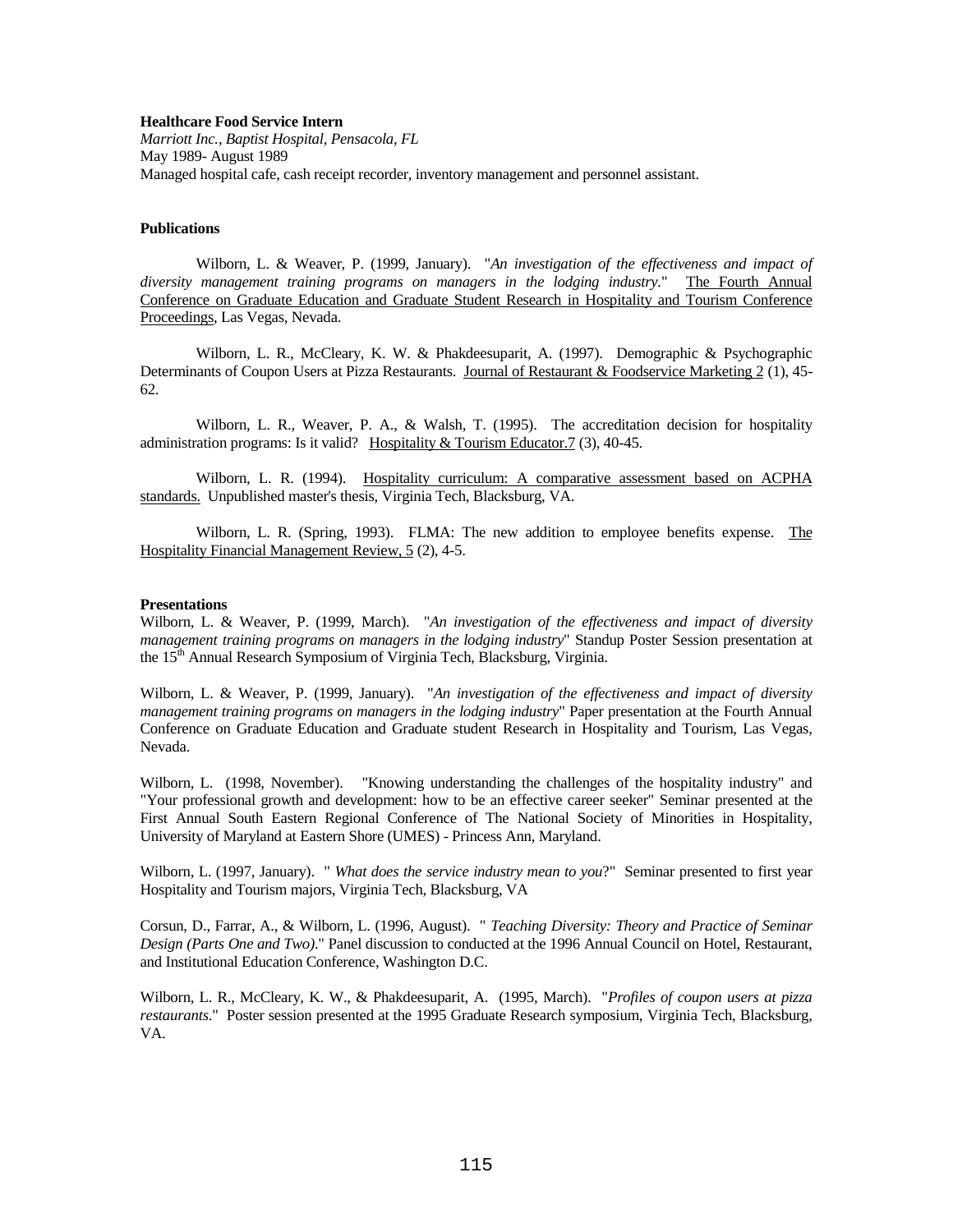Wilborn, L. R. (1995, August). "*Hospitality curriculum: A comparative assessment based on ACPHA standards.*" Paper presented to the SIS "HPBCU Consortium" at the 1995 Annual Council on Hotel, Restaurant, and Institutional Education Conference, Nashville, TN.

Wilborn, L. R. (1995, August). "*Issues facing minority HTM undergraduates on predominately black and predominately white campuses.*" Panel discussion to conducted at the 1995 Annual Council on Hotel, Restaurant, and Institutional Education Conference, Nashville, TN.

Wilborn, L. R., McCleary, K. W., & Phakdeesuparit, A. (1995, August). "*Demographic & psychographic determinants of coupon users at pizza restaurants.*" Paper to be presented at the 1995 Annual International Council on Hotel, Restaurant, and Institutional Education Conference, Nashville, TN.

Wilborn, L. R., McCleary, K. W., & Phakdeesuparit, A. (1995, August). "*Demographic & psychographic determinants of coupon users at pizza restaurants*." Paper to be presented at the Fall Symposium of the College of Human Resources, Virginia Tech, Blacksburg, VA.

## **Research and Special Projects**

**Steering Committee Chairperson,** Committee Chair for NSU's Hospitality Management Department Accreditation Commission for Programs in Hospitality Administration (ACPHA) self-study. Norfolk State University, Norfolk, VA January 1996 - August 1996

**Researcher,** Exploratory study investigating service display rules in casual-theme restaurants, Center for Hospitality and Tourism Research. Virginia Tech, Blacksburg, VA, May, 1995

**Joint Coordinator for the Second Annual International HTM Celebration,** Responsibilities included organizing various ethnic food booths and tourism exhibits and; arranging faculty and graduate student research poster sessions, research display and various academic exhibits. Virginia Tech, Blacksburg, VA April 1995

**University Liaison with The Botswana Youth Dance Troupe,** Responsibilities included: assisting with financial negotiations; arranging all details centered around the visit; orchestrating advertisements for the local and surrounding community; and devising group interactions with American middle and high school children and local communities. Virginia Tech, Blacksburg, VA, April 1994

**Researcher**, Organizational Analysis and Audit for Dankos Enterprises, Aunt Sarah's Pancake House of Richmond, VA, June 1993

**Researcher**, Marketing Analysis for the Continuing Education Center of Virginia Tech Virginia Tech, Blacksburg, VA, April 1993

#### **Service**

Service to the HTM Program, College and University 1997-Present Faculty Advisor for: National Society of Minorities in Hospitality Women of Color The Lambda Chi Chapter of Alpha Kappa Alpha Sorority, Inc.

Faculty Representative on: The Office of Affirmative Action University Hearing Panel